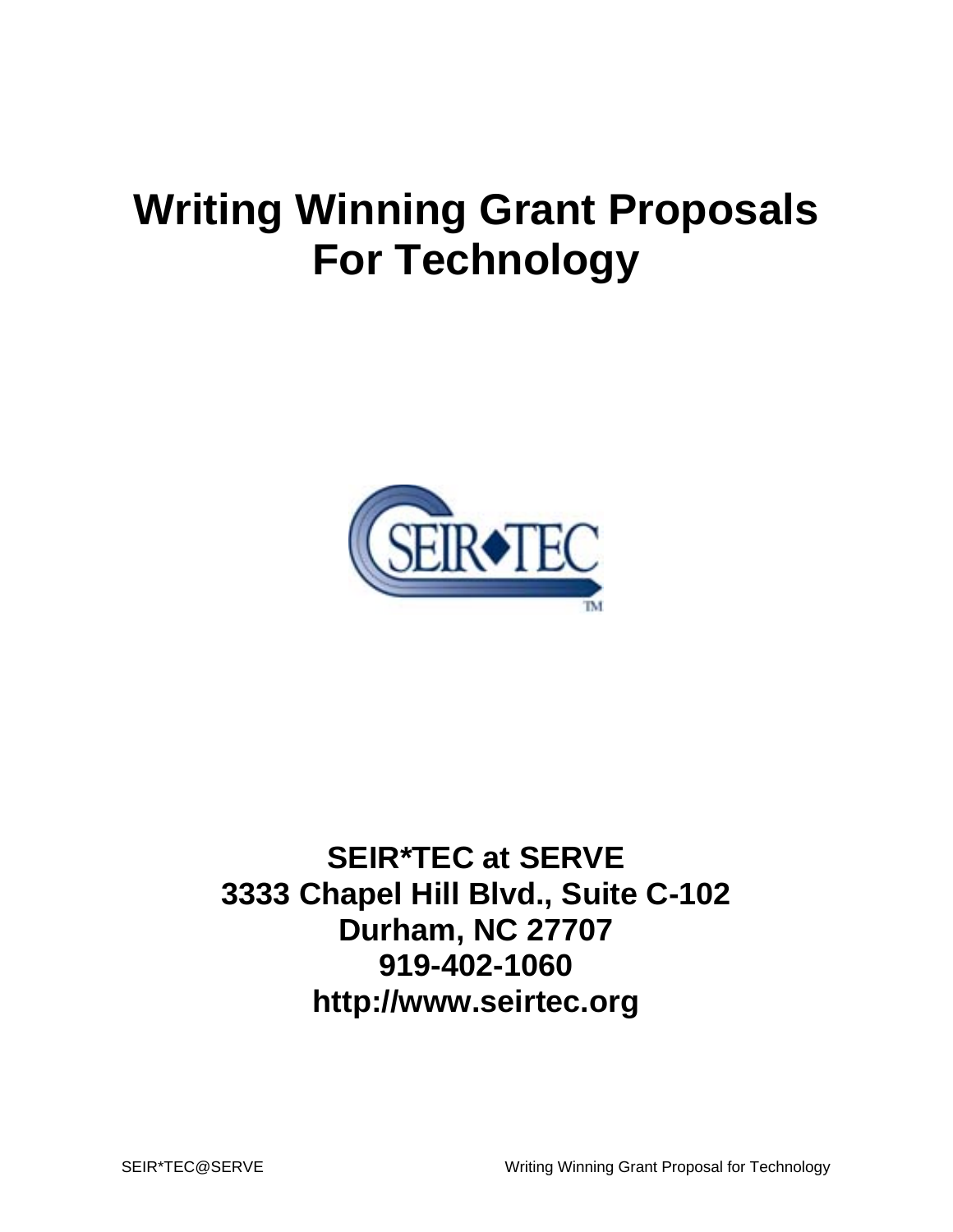## **Characteristics of Strong Proposals**

Proposals with the following characteristics have a greater chance for funding.

- The project is compelling and is likely to have a positive, lasting impact.
- The proposal addresses grantor's priorities.
- The project will contribute to the field of knowledge.
- The need for the project is well documented.
- Elements of the proposal are integrated.
- The proposal format is easy to follow.
- The organization of the proposal content corresponds to the components of the RFP
- The proposal does not contain unexplained jargon or acronyms.
- The document is appealing.

## **Tips for Writing Strong Proposals**

#### *Preparing to Write a Proposal*

- 1. If at all possible, conduct a needs assessment to help you define the problem(s) you intend to address through a grant proposal; identify potential solutions to the problem(s). Solicit input from partners and constituent groups: teachers, students, parents, administrators, businesses, university partners, community groups, and so forth. Your proposal will be stronger if you have some data showing the strength of the need or problem. On the other hand, don't take up space with irrelevant or redundant information. Consider the difference between a need and a want. Most funding agencies fund projects that will meet a particular need or solve a certain problem.
- 2. Create a literature file of information or data that could be useful in the first chapter of a proposal. The file might contain language from federal or state legislation (e.g., *No Child Left Behind*), demographic information for the target population, results of surveys or needs assessments, current research literature on the problem to be addressed, etc. Do your homework. Find out how other districts have been successfully implementing projects similar to the one you have in mind. Check professional literature and the U.S. Department of Education's Web site to find the results of major studies on technology.
- 3. Create a résumé file of staff members who are likely to be listed as key personnel for the project. Be certain résumés are up-to-date, attractively formatted, and no longer than two or three pages. Create a "blurb" file that will form the basis of the proposal's personnel chapter. A blurb usually contains two or three paragraphs describing a person's current job responsibilities, relevant experience, and education or training.
- 4. Create a financial file that will help you create the budget. Include current information such as salaries, benefits, overhead rates, and per diem rates. If you are going to ask for equipment as part of the budget, figure out what you will need and how much it is likely to cost.
- 5. Look at models for staff development, performance-based assessment, evaluation, and technology integration in the professional literature. You can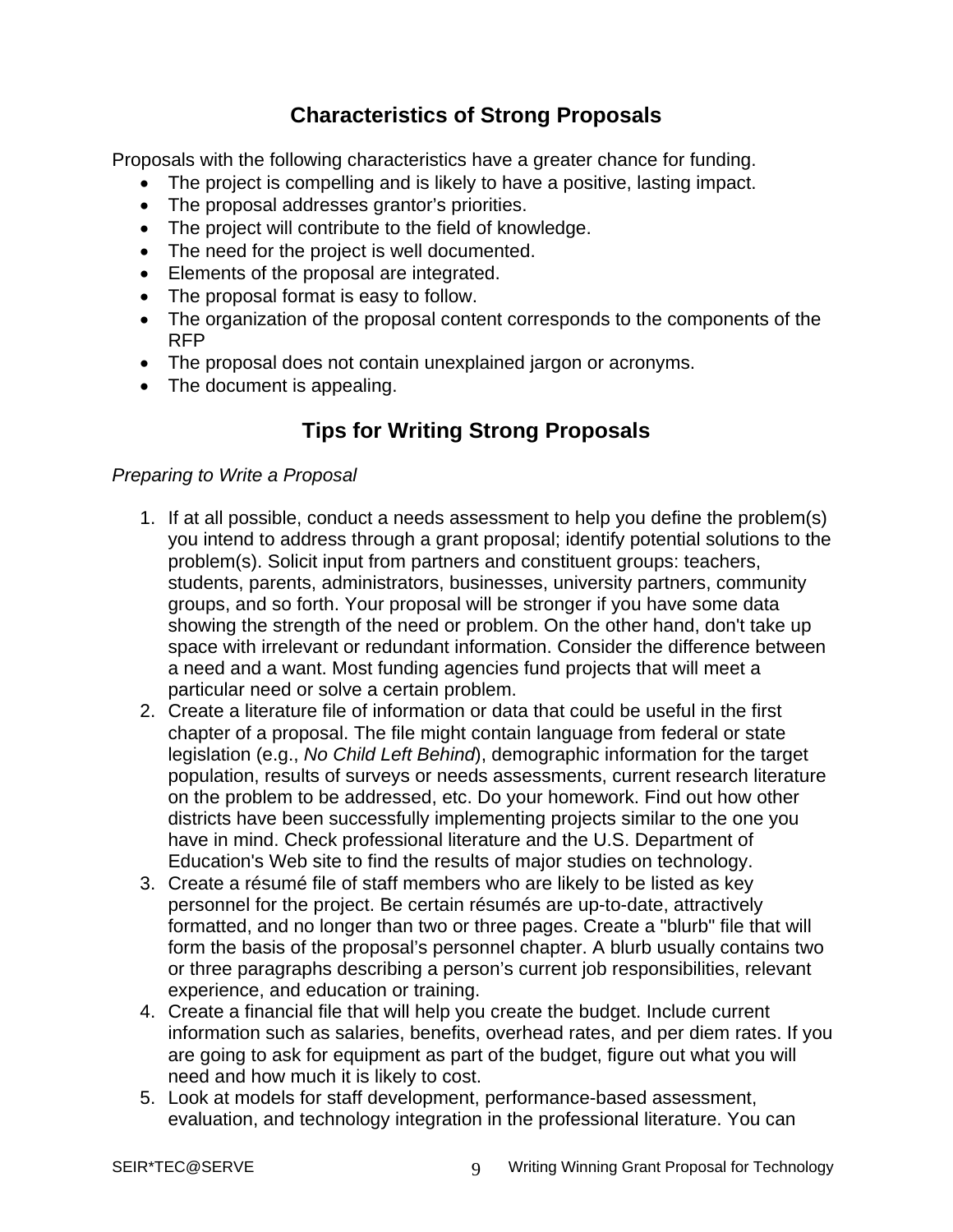often adopt or adapt existing models, rather than "re-inventing the wheel." Good publications on these topics are available from: ERIC databases, the Association for Supervision and Curriculum Development (ASCD), and the National School Boards Association (NSBA).

#### *Identifying and Selecting the Most Promising Funding Sources*

- 1. Monitor the Federal Register and other sources of information about upcoming competitions. Call the office of the government agency to which you plan to apply, and ask to be put on the mailing list for applications.
- 2. Read new application packages word for word, and cover to cover. If you have any questions, call the competition manager at the funding agency. Pay particular attention to the funding priorities. If the project you have in mind doesn't meet the funding priorities, it doesn't stand much chance of being funded, no matter how good the idea or how great the need.
- 3. Once you've identified a promising competition, call the program officer and let him or her know you are interested in applying. Try to find out as much as you can about the competition: who is likely to apply, how many proposals are expected, and how many will be funded. If a competition has been held in prior years, ask the program officer for abstracts of the projects that have been funded. Also ask about specific things they will be looking for in proposals that might not be discussed in the application package, such as emphasis on minority or economically disadvantaged populations. Ask the program officer if he or she would be willing and able to discuss your ideas for a project.
- 4. Network with colleagues in other organizations to gather intelligence on potential competitors and to find out if there is an incumbent or if someone has an inside track.

#### *Logistics and Pre-Planning*

- 1. Let key personnel within your organization know that you are planning to submit a grant proposal and ask for their support and understanding.
- 2. Identify organizations that could be potential partners in your project. If you haven't written a proposal before, consider going into a new project as a subcontractor. Solicit participation in the project, both within and outside the organization.
- 3. Form a proposal development team. You'll need people with the following skills and experience: content expertise; writing; editing; word processing, including the creation of charts and graphics; production (photocopying, putting the whole document together and preparing it for delivery or mail); coordination (someone who is detail oriented to make sure everything gets done correctly and on time); and management (someone to take responsibility for the whole process and to make decisions in case there are disagreements among team members).
- 4. Make a checklist of everything that is required in the proposal. Be sure that everyone on the proposal development team has a copy of the list and other pertinent information from the application package. Look over the forms in the application package to see what additional information must be collected, such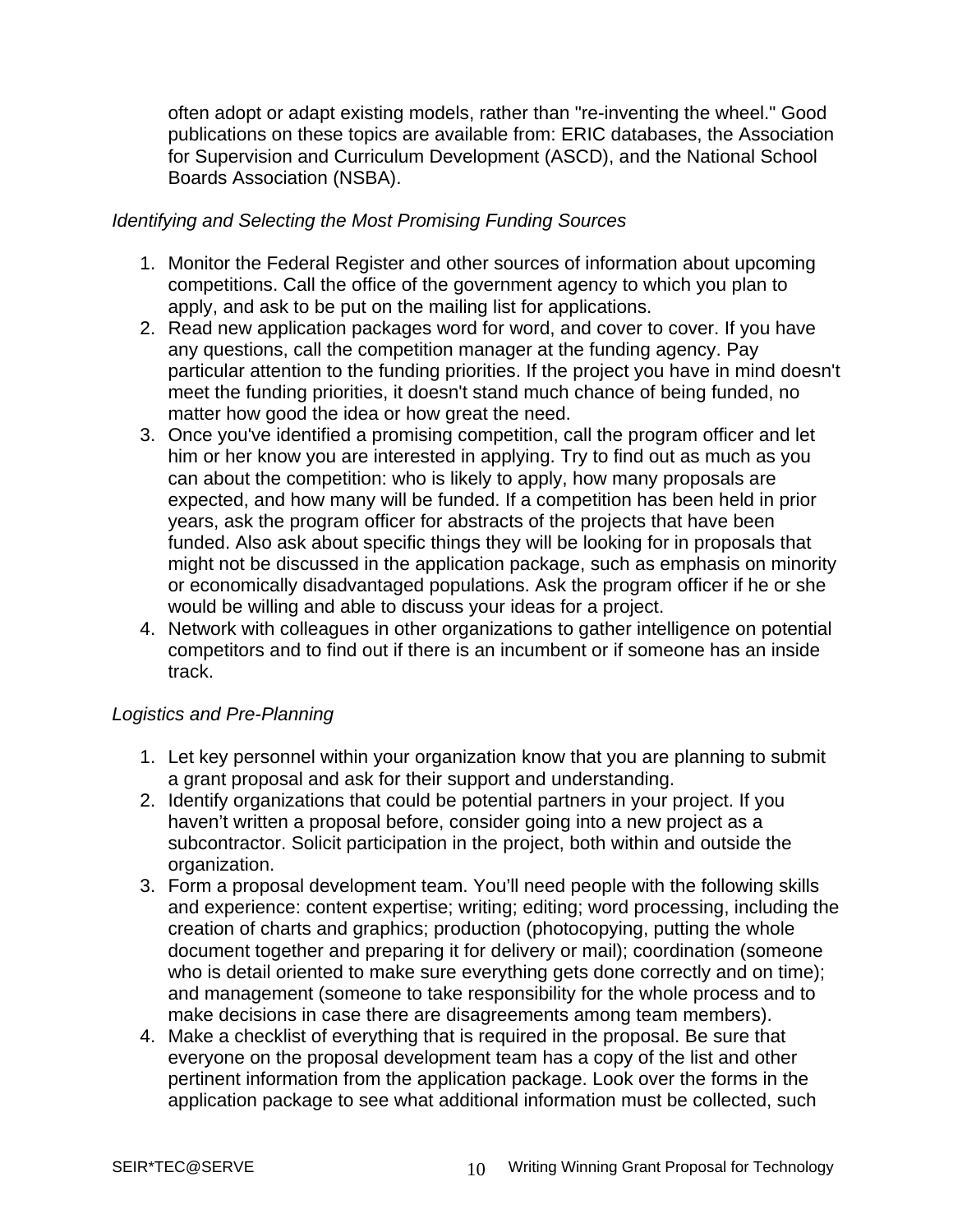as the congressional district, and the employer identification number. Make sure you have this information on hand.

- 5. Bring the members of the proposal development team together to discuss the goals and objectives of the project, and to make writing assignments.
- 6. The identified needs and problems should determine the project's goals. The goals should be attainable. In general, it's a good idea to have no more than three goals for a project. One or two would probably be fine. Check to be sure the goals are in line with the funding agency's stated priorities.
- 7. Each goal should have several supporting objectives. Objectives should be measurable. The objectives are the threads that connect the different components of the proposal and make it a cohesive document. They are the heart of the design; they drive the technical approach, management plan, personnel, resources, evaluation, and budget. A literature search might also help you determine outcomes and set realistic expectations for the project. In terms of expected outcomes, think beyond student scores on standardized tests to include other potential factors, such as lower dropout rates, lower absenteeism, higher quality of students' work, teacher productivity, or changes in communication patterns.
- 8. Make writing assignments based on your checklist of what is required in the proposal. If feasible, let people choose which chapter(s) they want to write. Ask junior staff to work on the "back" chapters. An assistant can collect resumes and create word processing shells for each chapter. If you have multiple writers for the proposal, designate your best writer as the person to put all the sections together and give you proposal one voice, i.e., make it read as if it one person wrote it. Keep your eye on the prize. Remember that the goal of putting the effort into a proposal is to win funding for a project. Don't let any one person's ego get in the way; instead, capitalize on the strengths of each person on the team.
- 9. Develop a common calendar and a timetable for everyone to finish their assignments. You should have good drafts of all the chapters at least five days before the proposal is due. Identify existing dates that are already committed, and select open days to work on the proposal. To the extent possible, have every member of the proposal team clear his or her calendars for 10 work days before the due date. You'll probably have to work in the evenings and on the weekends, too, especially near deadline dates. Mark "deadline" days, and if possible, push every date back one week so that you finish and submit the proposal early.
- 10. If the application is to be submitted online, check with the grantor to determine what pass codes you need, what formatting is allowed (if this is not stated clearly in the instructions), and whether you can submit parts of the application over time. This will allow you to determine if you might encounter problems with the online submission process.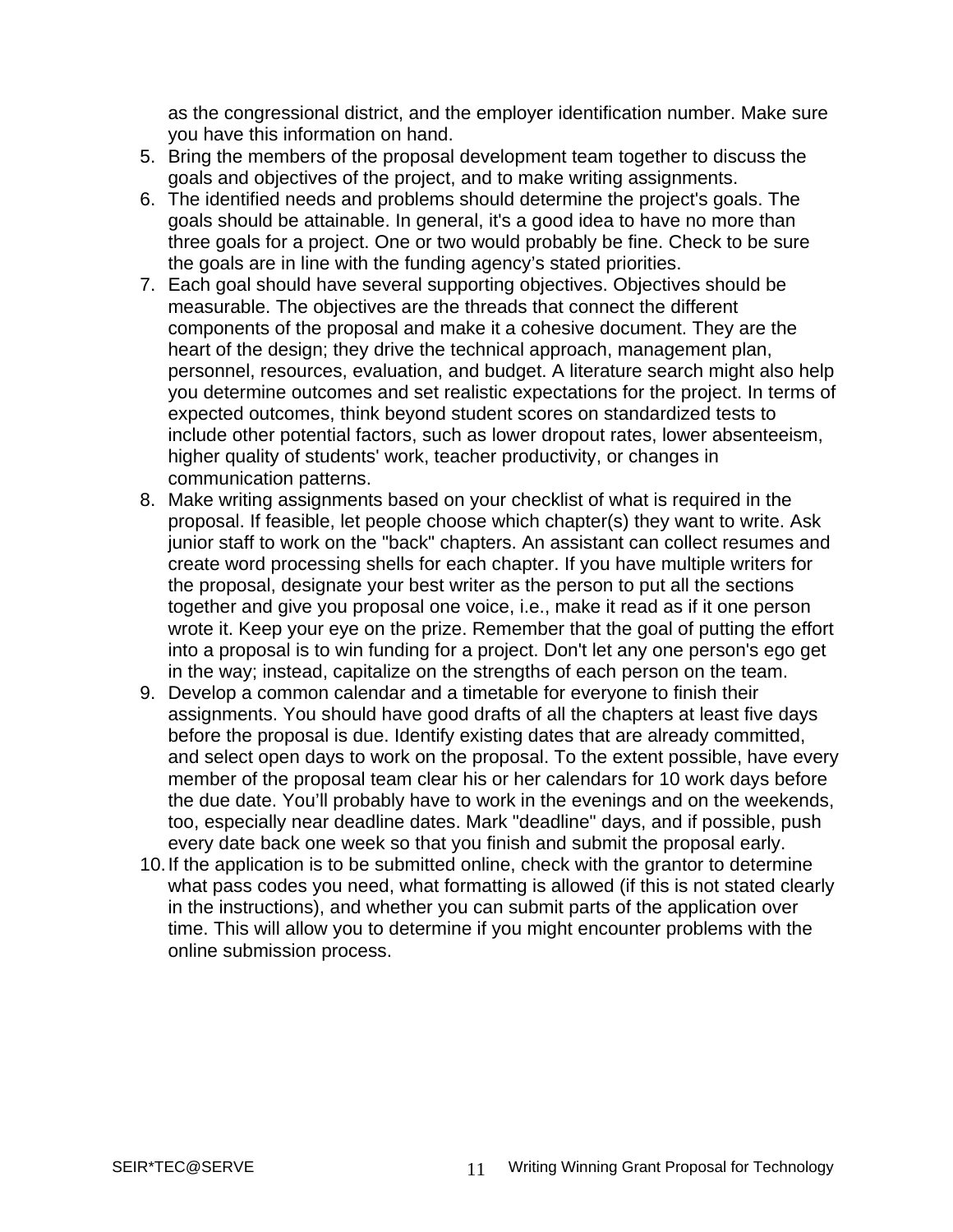#### *Writing the Proposal*

- 1. Give yourself plenty of time. Proposals that are thrown together at the last minute usually look it. For some reason, it takes at least two weeks to put together a good proposal, regardless of the number of pages.
- 2. As soon as possible, ask partners, consultants, and other involved parties, to write a letter of support or agreement. Give them a deadline that is three days before the due date (they'll probably fax it at the last minute anyway). They might want you to provide them with some language for their letters, but try to keep all the letters from containing the same wording.
- 3. As soon as you've nailed down the goals and objectives, start working on the budget to make sure you can do what you want to do within the funding limit. That way, you won't have to keep revising the plan of operation's description of proposed activities under each objective. A preliminary budget will also help you identify staffing levels (FTEs), which you can plug into the personnel chapter and the person-loading chart.
- 4. If you conducted a needs assessment to help determine your project's priorities, mention this multi-participant input into the project's design in your proposal.
- 5. Remember that success breeds success. If you have conducted similar projects, be sure to mention how successful they were, without bragging or going into details.
- 6. Don't assume that the reviewers will make the connection between the project's goals and the funding agency's program priorities. Explain how the project addresses the priorities. If you have boilerplate sections from prior proposals or other materials, be sure to tailor them to the project you are proposing. Your proposal will be more compelling if the goals focus on the improvement of teaching and learning rather than training, equipment acquisition, or infrastructure development. For example, it's better to say the goal is "for teachers to use technology skillfully and effectively in everyday classroom activities" than to say the goal is "to train teachers to use technology." Developing and implementing training might be an objective or strategy for meeting the goal.
- 7. Also don't assume that the reviewers know anything about your district, the problem you're addressing, the technologies you plan to use, or the strategies you plan to implement. You don't want to talk down to them, but you do want to make your narrative and charts very clear. Think about the tone you are setting, and adjust it to fit the audience. Show confidence in your ability to carry out the project, but don't be arrogant.
- 8. Check the narrative to be sure that all the costs included in the budget are explained in the section where you've discussed the proposed project activities or strategies.
- 9. As each chapter is completed, give it a close edit. It's a good idea to put the date or time on each version of edits. When possible, use active voice rather than passive. Say, for example, "The project director will convene a meeting" instead of "A meeting will be held." Try to use the language of proposals. For example, the document you're writing is proposal, not a grant. The grant is the award you're trying to win. Also, the U.S. Department of Education is referred to as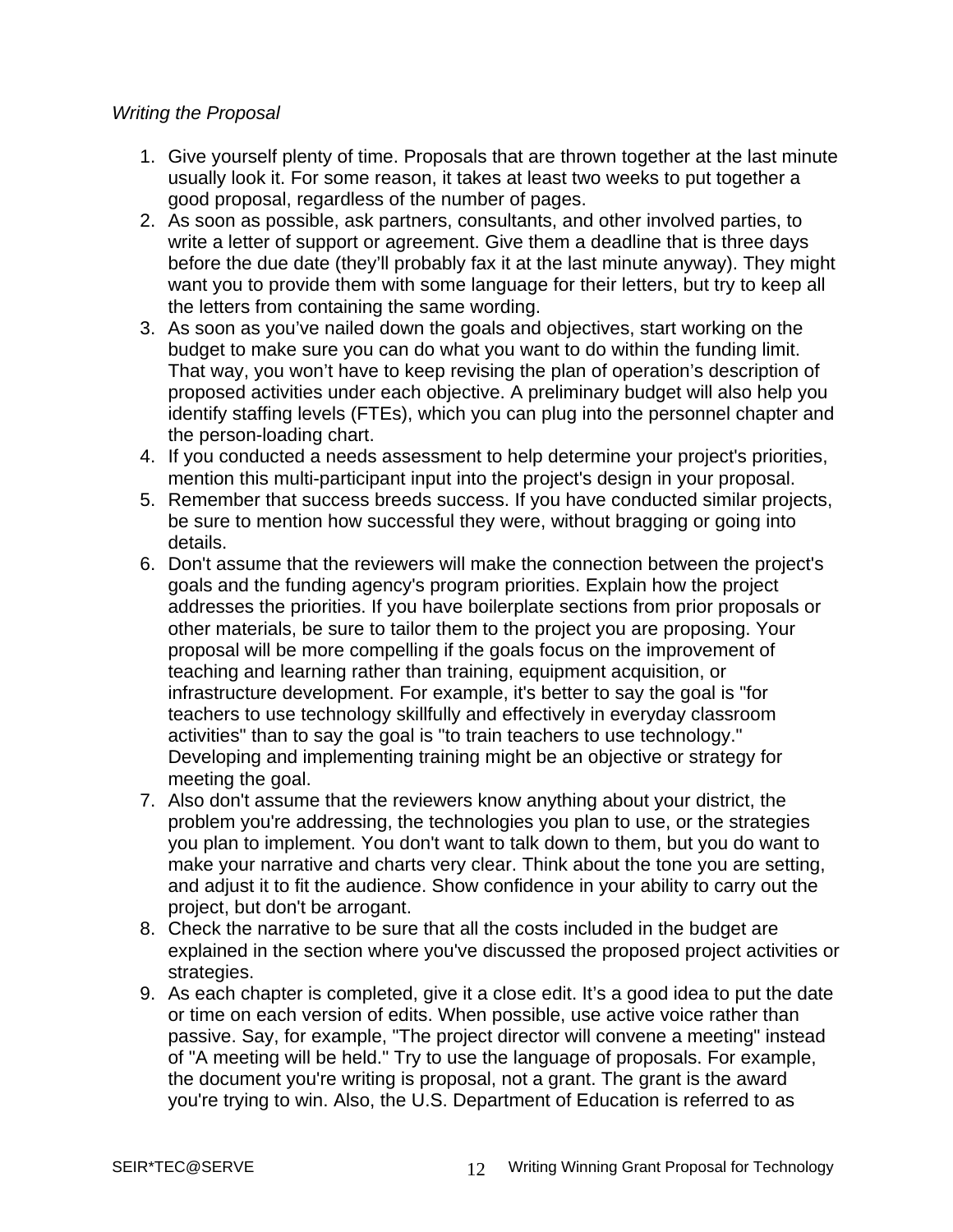USED, not DOE. DOE is the U.S. Department of Energy. Put yourself in the reviewer's shoes. Is this proposal interesting? Is it compelling? Does it have a certain quality that will make it stand out among all the others? If you don't love the project, chances are the reviewers won't either.

#### *Formatting and Submitting the Proposal*

- 1. Don't wait until the last minute to have the head of your organization sign necessary forms.
- 2. Read the deadline to see if it's when the proposals have to be postmarked or when they must be received. If you don't follow the instructions to the letter, chances are your proposal won't even be reviewed. As a measure of safety, get written verification that you met the deadline, such as a receipt from Federal Express or registered mail.
- 3. Reserve the last 24 hours for final editing, photocopying, and mailing/delivery.
- 4. When you have the first solid draft, ask one of your detail-oriented colleagues who is not involved in the project to read it to see if all the basic elements are there, the concepts are sound, the writing and charts are clear, the various sections fit together into one cohesive project design, and there are no inconsistencies, especially in the way you talk about goals and objectives from chapter to chapter and in the allocation of personnel time (FTEs). Tell them to be ruthless in their critique.
- 5. Give edited components to the person who will coordinate the word processing. That person will format it and insert charts and graphics. Once in their hands, subsequent changes should be made on hard copy rather than disk to avoid confusion over which version is the freshest. Don't even think about going over the page limit or using smaller margins than specified in the application package.
- 6. Think about the visual appeal of your document. Try not to have more than three consecutive pages of unbroken text. Use bullets, enumeration, charts, graphs, or side bars to make the document easier to read. Quotes in boxes add interest.
- 7. Return to your checklist just before you assemble the final document to make sure all of the required proposal elements are present and in the right order. Be absolutely certain that the proposal has addressed all the review criteria listed in the application package!
- 8. Check the photocopies to make sure they are attractive, e.g., shading looks good, there are no stripes or splotches. If you can, use higher quality paper than you normally use for everyday office work - use paper that has a nice weight and shows the print well.

#### *After Submitting the Proposal*

- 1. Call your Congressional representatives and let them know you have applied for a grant and which agency is reviewing it. They might ask you to send them a copy.
- 2. After a couple of months, you can call the program officer to find out if the proposals have been reviewed and when announcements will be made.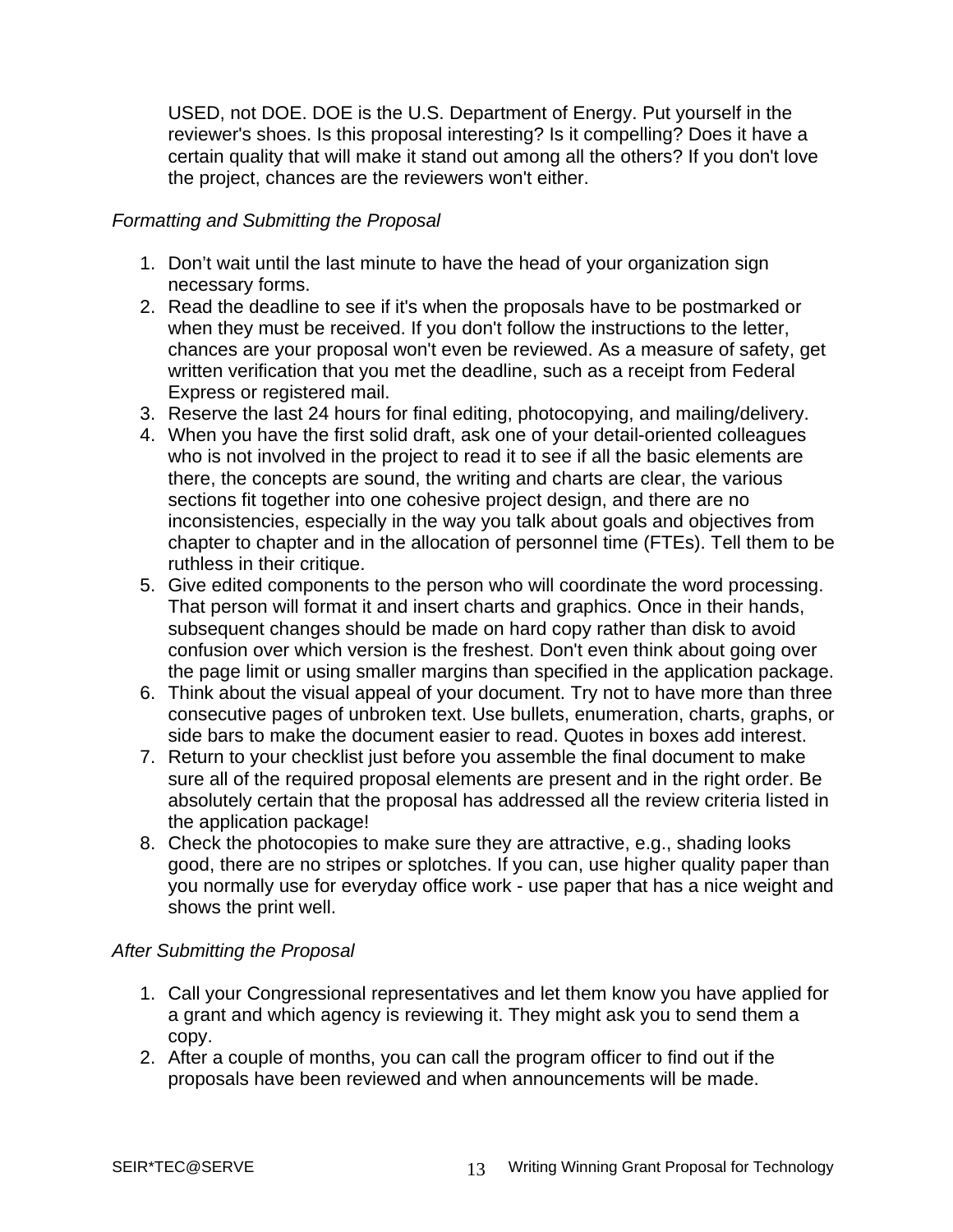## **Sample Review Criteria**

Adapted from: *Reviewing Applications for Discretionary Grants and Cooperative Agreements: A Workbook for Application Reviewers*. (1991). Horace Mann Learning Center: U.S. Department of Education.

Meeting the Purposes of the Funding Program

- 1. What are the purposes of the funding program?
- 2. What are the objectives of this project?
- 3. How will these objectives further the purposes of the program?

Extent of Need for the Project

- 1. What needs are outlined by the funding program?
- 2. What needs does the applicant identify?
- 3. How did the applicant identify those needs; i.e., what specific documentation or evidence does the application offer to support the applicant's assessment of need?
- 4. Are the needs identified by the applicant consistent with the purposes of the funding program?
- 5. Does the applicant identify too many or too few needs for the proposed time frame and resources of the project?
- 6. Are the identified needs well defined so that the project can be focused on them, or are the identified needs very generic?

Plan of Operation

- 1. Do the project objectives serve the purposes of the funding program?
- 2. How well is the project designed?
	- a. Are project objectives consistent with stated needs?
	- b. Are project activities consistent with project objectives?
	- c. Are project objectives measurable?
- 3. How will the applicant use its resources and personnel to achieve each objective?
- 4. Has the applicant developed an effective management plan that will ensure proper and efficient administration of the project?
- 5. Do project milestones represent a logical progression of times and tasks?
- 6. Does the applicant propose a realistic time schedule for accomplishing objectives?
- 7. Will the proposed activities accomplish the project's objectives successfully?
- 8. Are the approaches planned based on sound research that indicates they will be successful for the population to be served?
- 9. Does the project have clearly developed provisions for providing equal access to eligible participants who are members of traditionally underrepresented groups (racial or ethnic minorities, women, individuals with disabilities, elderly persons)?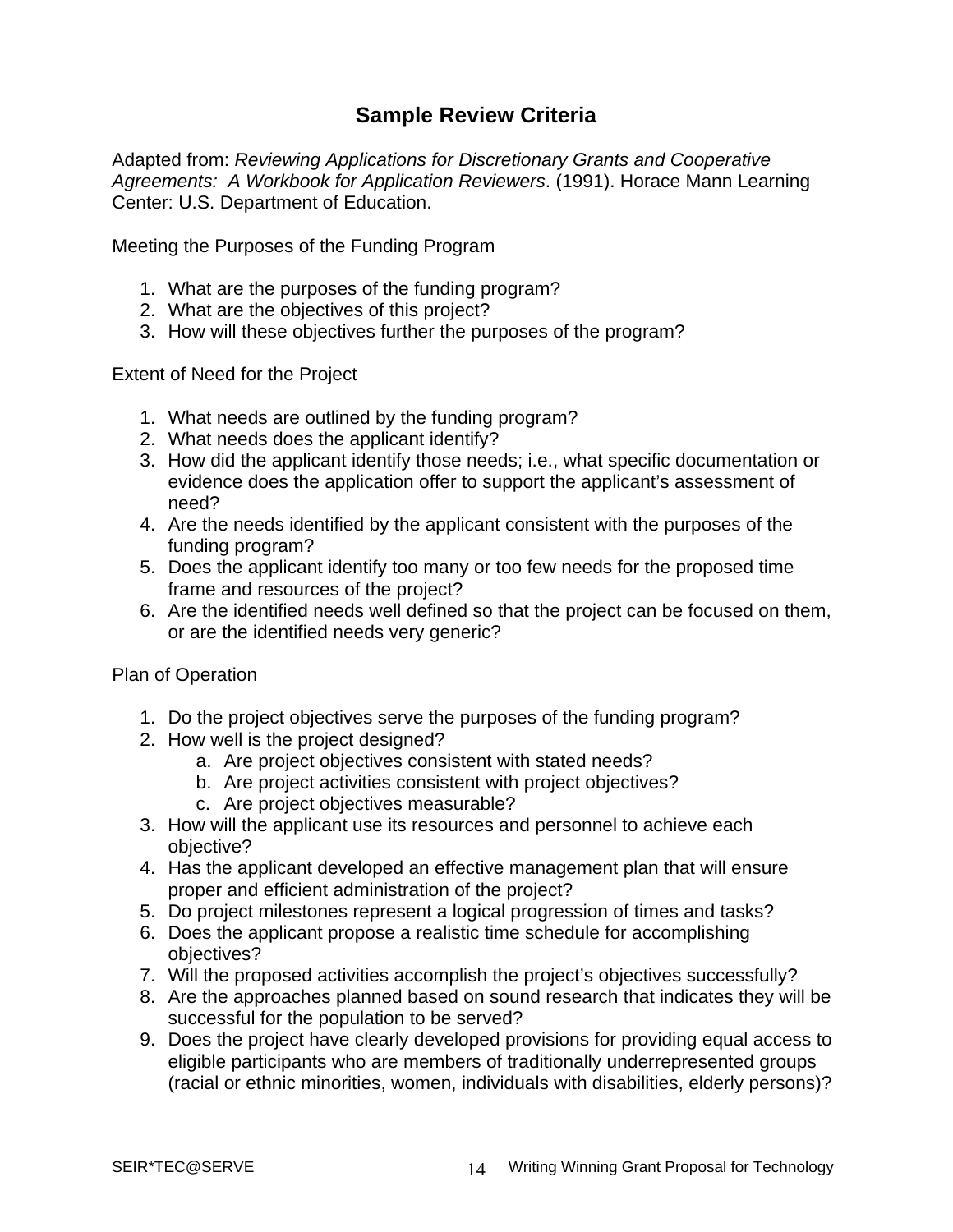Quality of Key Personnel

- 1. Do the job descriptions adequately reflect skills needed to make the project work?
- 2. Are the duties of personnel clearly defined?
- 3. What relevant qualifications do the proposed personnel possess, especially the Project Director? (Focus on their experience and training in fields related to the objectives of the project, though other information may be considered.)
- 4. Will proposed personnel need to be trained for the project?
- 5. How much time will the proposed personnel actually devote to the project?
- 6. To what extent does the applicant encourage employment applications from members of traditionally underrepresented groups (ethnic or racial minorities, women, individuals with disabilities, elderly persons)?

#### Evaluation Plan

- 1. Are the proposed methods of evaluation appropriate for the project?
- 2. Will the proposed evaluation be objective?
- 3. Will the proposed evaluation methods measure the effectiveness of project activities in meeting project objectives?
- 4. Will the evaluation plan produce valid and reliable data concerning the accomplishment of project objectives?
- 5. Does the evaluation plan include criteria that project leaders will use to make decisions about the effectiveness of activities and strategies?
- 6. Does the evaluation plan measure the effectiveness of project management?
- 7. Does the evaluation plan measure the project's effect on the project audience?

### Adequacy of Resources

- 1. Are the proposed facilities adequate for project purposes?
- 2. Is the proposed equipment adequate for project purposes?
- 3. Does the applicant have access to special sources of experience or expertise?

Budget and Cost Effectiveness

- 1. Is the budget adequate to support the project's proposed activities?
- 2. Are overall project costs reasonable in relation to project objectives?
- 3. How much of the project's total cost is devoted to administrative costs?
- 4. Are budget items sufficiently justified?
- 5. Is the budget padded?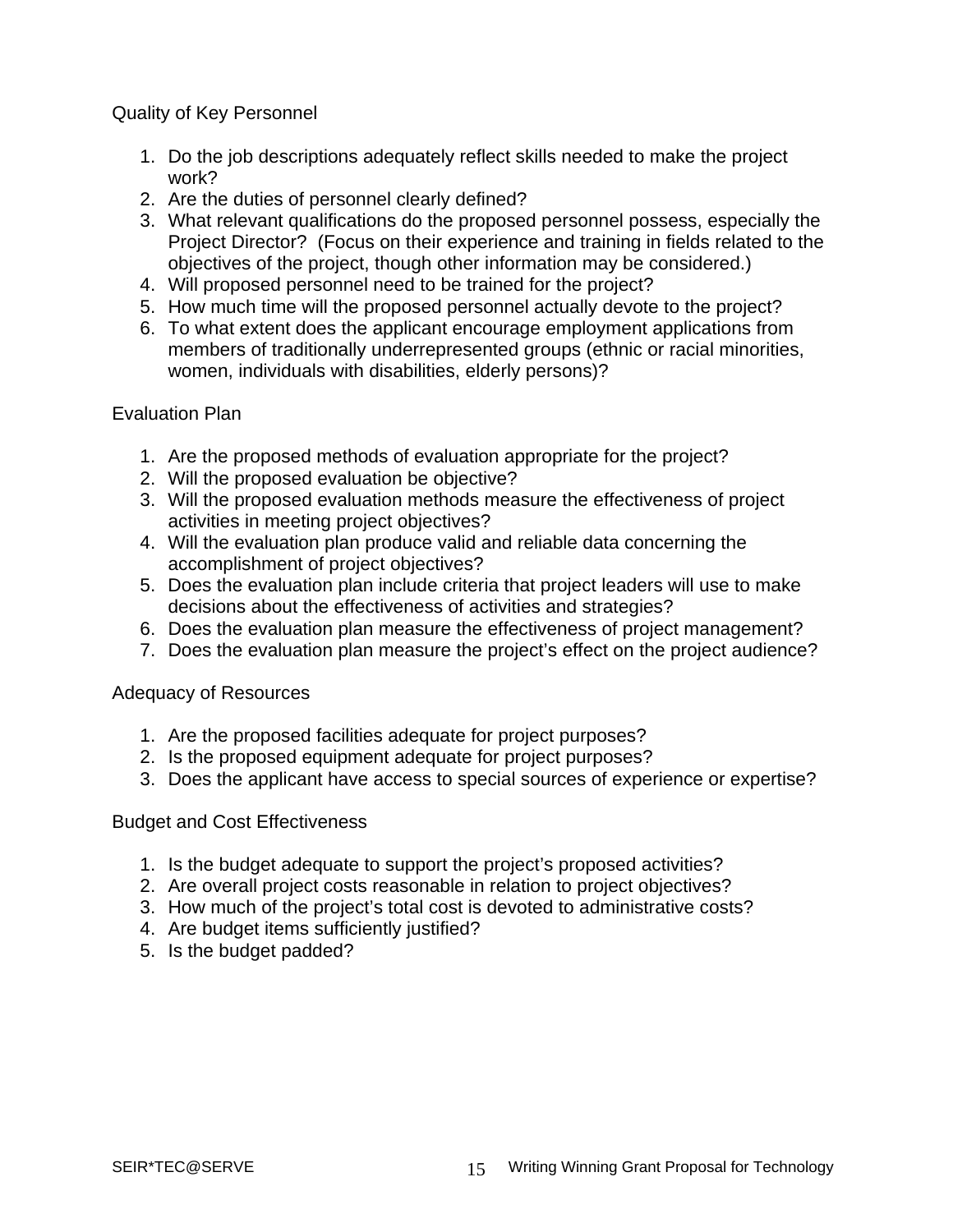## **SOURCES OF FUNDING**

## A Selected Listing

The links below connect to agencies, foundations, and organizations that regularly make grants for educational purposes and to additional resources for learning about grants and grant writing. They were compiled from a variety of sources. It is not a complete list, but rather one that is intended to show the variety of funders and types of programs that are funded, to assist in locating additional lists of funders, and to provide grant writing resources.

AlphaSmart, Inc. -<http://www.alphasmart.com/alphagrants/>

American Express Philanthropy[-http://home3.americanexpress.com/corp/philanthropy/](http://home3.americanexpress.com/corp/philanthropy/)

AT&T Foundation-<http://www.att.com/foundation/>

Barbara Bush Family Literacy -<http://www.barbarabushfoundation.com/nga.html>

Beaumont Foundation of America - <http://www.bmtfoundation.com/bfa/us/public/en/grants/>

Bell South Foundation-<http://www.bellsouthfoundation.com/>

Best Buy Foundation -<http://communications.bestbuy.com/communityrelations/>Bill & Melinda

Gates Foundation - <http://www.gatesfoundation.org/>

The Captain Planet Foundation-<http://www.turner.com/cpf/>

The Chronically of Philanthropy-<http://philanthropy.com/>

Cisco Foundation-

[http://www.cisco.com/en/US/about/ac48/about\\_cisco\\_grants\\_and\\_donations.html](http://www.cisco.com/en/US/about/ac48/about_cisco_grants_and_donations.html)

Dell Foundation - <http://www1.us.dell.com/content/topics/global.aspx/corp/foundation/en/index>

Earthwatch Global Classroom[-http://www.earthwatch.org/grants/educators.html](http://www.earthwatch.org/grants/educators.html)

ED Grants Forecast-<http://www.ed.gov/fund/grant/find/edlite-forecast.html>

Environmental Protection Agency Grants and Fellowships-

<http://www.epa.gov/epahome/grants.htm>

eSchoolNews.com-<http://www.eschoolnews.org/funding/>

Federal Register[-http://www.ed.gov/legislation/FedRegister/](http://www.ed.gov/legislation/FedRegister/) 

Foundation Center-<http://www.fdncenter.org/>

Government Printing Office Federal Grants Access-

<http://www.gpoaccess.gov/topics/grants.html>

Hewlett-Packard Philanthropy - <http://grants.hp.com/>

HUD Funds Available-<http://www.hud.gov/grants/index.cfm>

Juvenile Justice OJJDP Grants and Funding-<http://www.ojjdp.ncjrs.org/funding/funding.html>

Kathy Schrock's Grant Sources - <http://school.discovery.com/schrockguide/business/grants.html>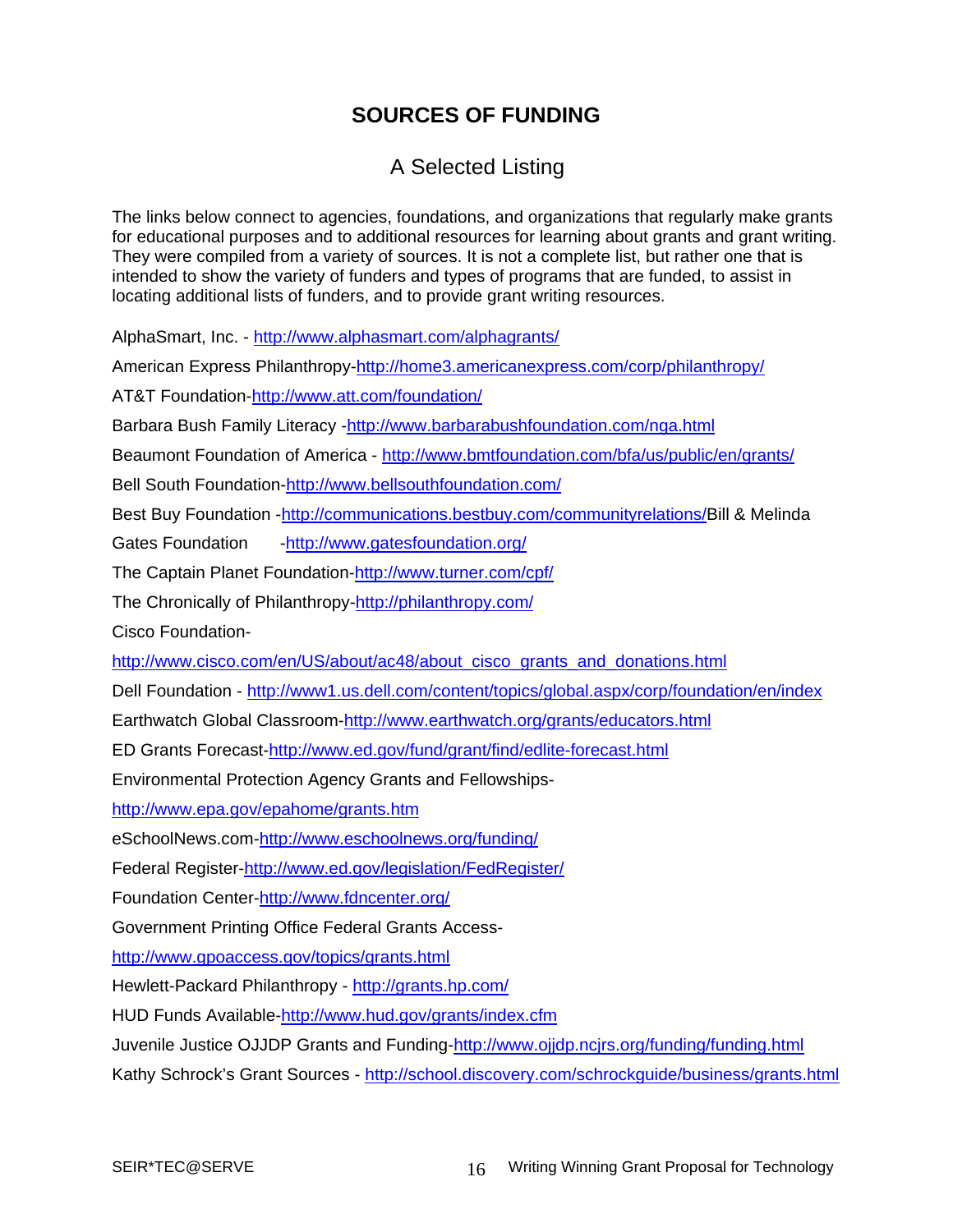Mississippi Power Education Foundation -

<http://www.southerncompany.com/mspower/edufound/>

Mississippi DOE Grant and Funding Web Site -<http://www.mde.k12.ms.us/Grants.htm> Microsoft Unlimited Potential -<http://www.microsoft.com/mscorp/citizenship/giving/overview/> Mott Foundation[-http://www.mott.org/programs/programs.asp](http://www.mott.org/programs/programs.asp)  NASA Learning Technologies Project -<http://learn.arc.nasa.gov/grants/> National Endowment for the Humanities[-http://www.neh.gov/grants/index.html](http://www.neh.gov/grants/index.html) [National Science Foundation-http://www.nsf.gov/home/grants.htm](http://www.nsf.gov/home/grants.htm) National Science Teachers of America-<http://www.nsta.org/programs/> National Telecommunications & Information Administration[http://www.ntia.doc.gov/otiahome/otiahome.html](http://www.ntia.doc.gov/) National Council of Teachers of Mathematics -<http://www.nctm.org/about/met/> NEA Foundation[-http://nfie.org/grants.htm](http://nfie.org/grants.htm) News for Educators Online Now (NEON) <http://www.itrc.ucf.edu/neon/> SAMHSA (mental health) Grants page[-http://www.samhsa.gov/grants/grants.html](http://www.samhsa.gov/grants/grants.html) SchoolGrants Grants and Opportunities for K-12[-http://www.schoolgrants.org/](http://www.schoolgrants.org/) Scholastic Funding Connection - <http://teacher.scholastic.com/products/fundingconnection/> Southeastern Council of Foundations-[http://www.secf.org](http://www.secf.org/) Sra international.org (Grants Web) <http://www.srainternational.org/newweb/grantsweb/index.cfm> Target Education Grants [http://target.com/target\\_group/community\\_giving/index.jhtml?content=target%5ffcg%5ffindex](http://www.walmartfoundation.org/) Technology Grant News - <http://www.technologygrantnews.com/> Technology & Learning-[http://techlearning.com/resources/grants.jhtml](http://www.techlearning.com/grants.html) TGCI- The Grantsmanship Center [-http://www.tgci.com/](http://www.tgci.com/) US Department of Energy[http://www.doe.gov/engine/content.do?BT\\_CODE=TEACHERSSTUDENTS](http://www.doe.gov/engine/content.do?BT_CODE=TEACHERSSTUDENTS) US Department of Education-<http://www.ed.gov/fund/landing.jhtml?src=rt> Wallace Foundation -<http://www.wallacefoundation.org/WF/GrantsPrograms/> Wal-Mart Good Works[-http://www.walmartfoundation.org/](http://www.walmartfoundation.org/) Youth Garden Grants[-http://www.kidsgardening.com/grants.asp](http://www.kidsgardening.com/grants.asp)